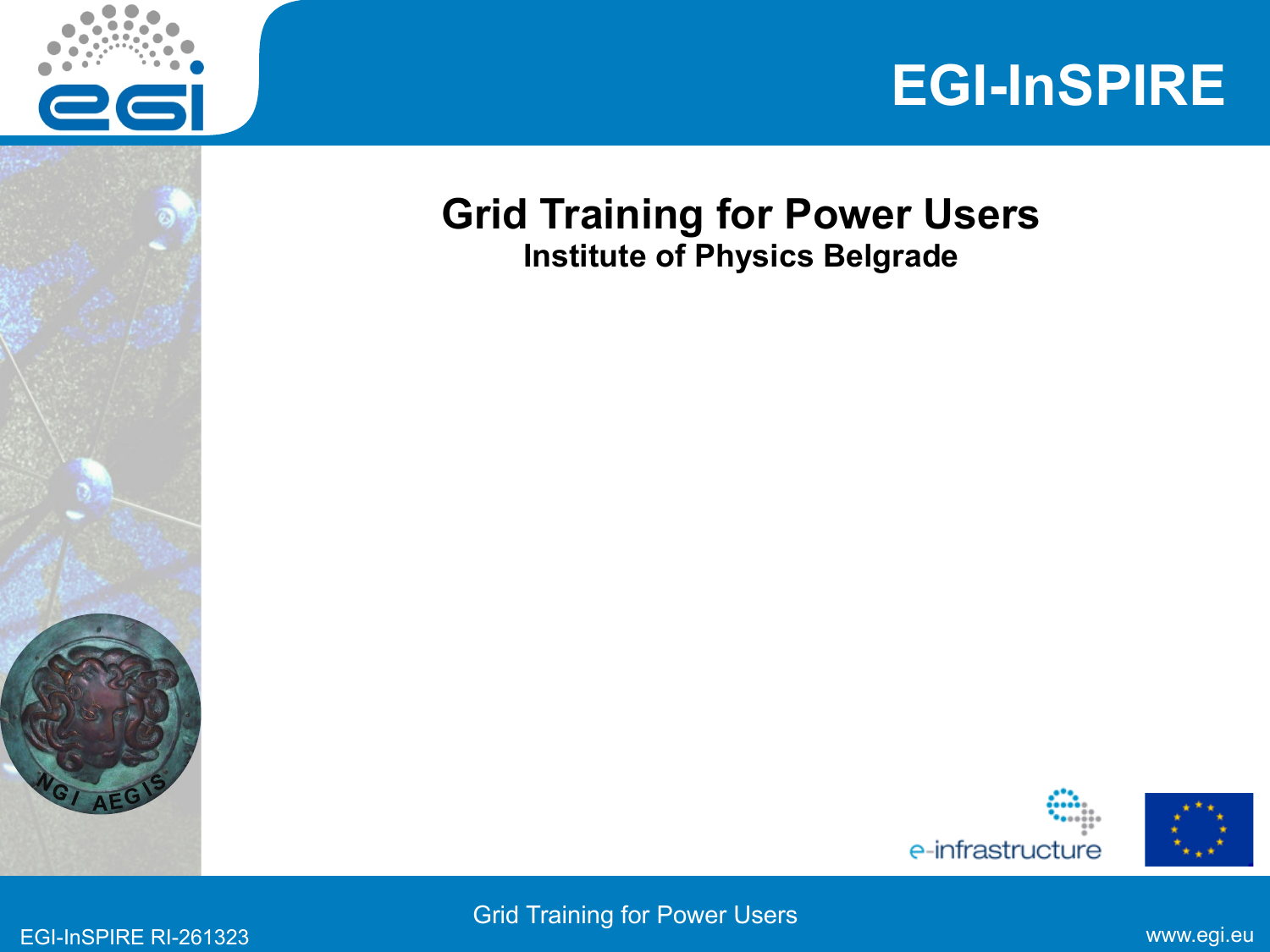



**Grid Training for Power Users Institute of Physics Belgrade** 

# Overview of the Training Agenda

Dusan Vudragovic SCL, Institute of Physics Belgrade Serbia dusan@ipb.ac.rs





EGI-InSPIRE RI-261323 www.egi.eu Grid Training for Power Users

**A E <sup>G</sup>**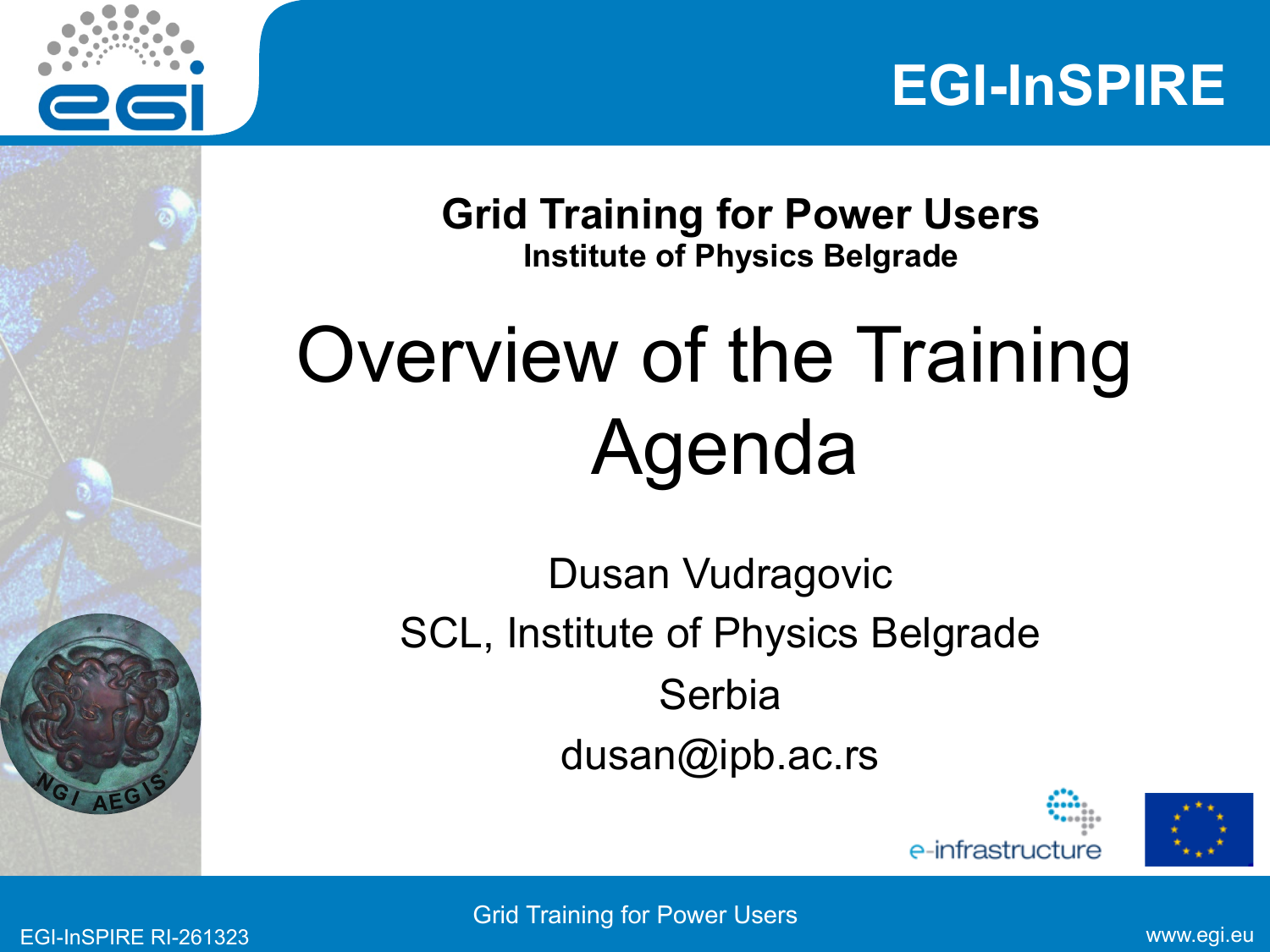

# **Training Agenda**

- Overview of Grid Computing
- **Setting Up User Account**
- Job Management
	- Single Job Submission
	- Job Collections Submission
	- Parametric Job Submission
	- Direct Acyclic Graphs (DAG) Job Submission
	- Message Passing Interface (MPI) Job Submission
- Data Management
- Advanced Job Submission

### http://indico.ipb.ac.rs/conferenceDisplay.py?confId=280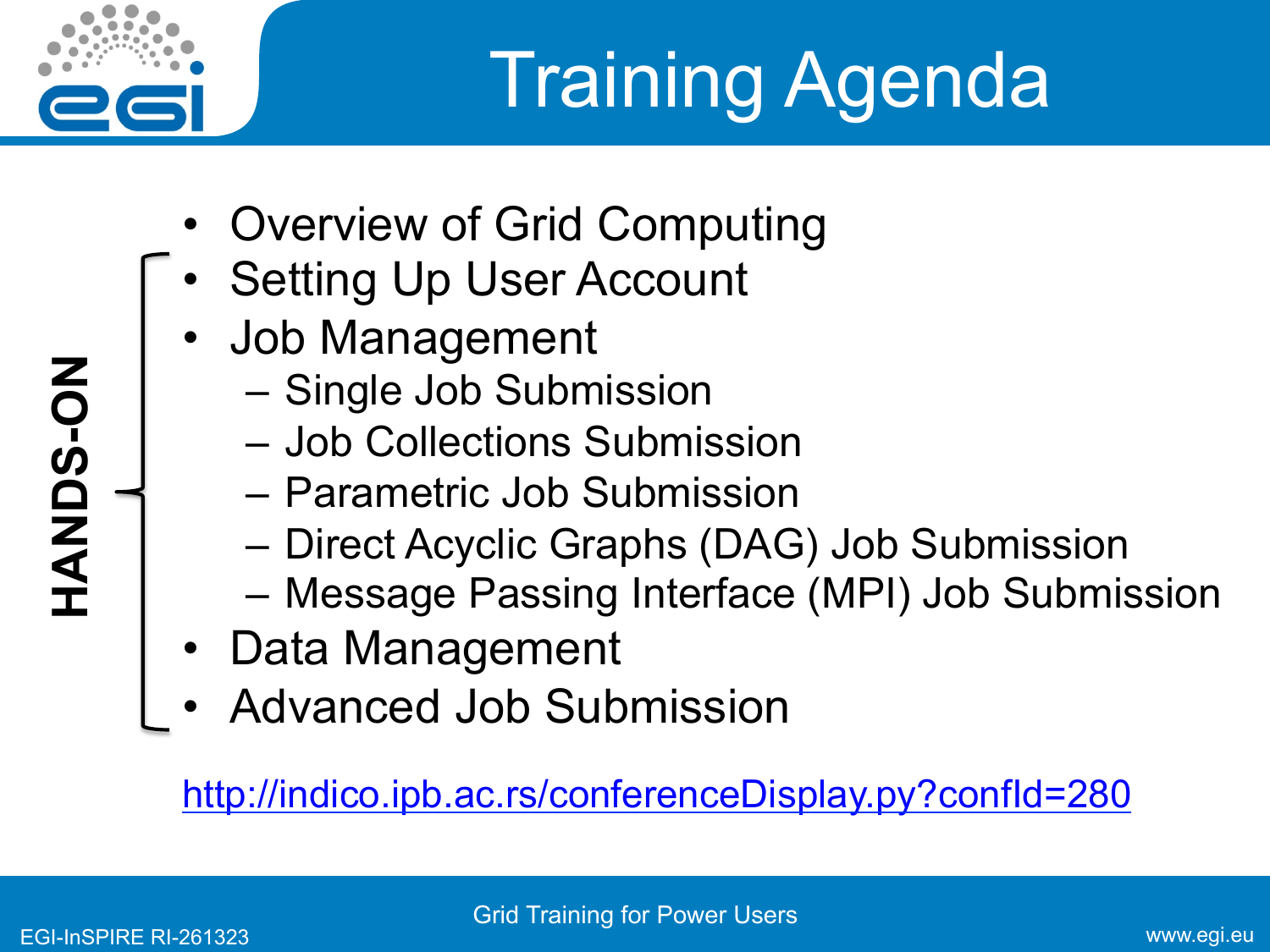



**Grid Training for Power Users Institute of Physics Belgrade** 

### Overview of Grid Computing

Dusan Vudragovic SCL, Institute of Physics Belgrade Serbia dusan@ipb.ac.rs





EGI-InSPIRE RI-261323 www.egi.eu Grid Training for Power Users

**A E <sup>G</sup>**

**28/05/2012**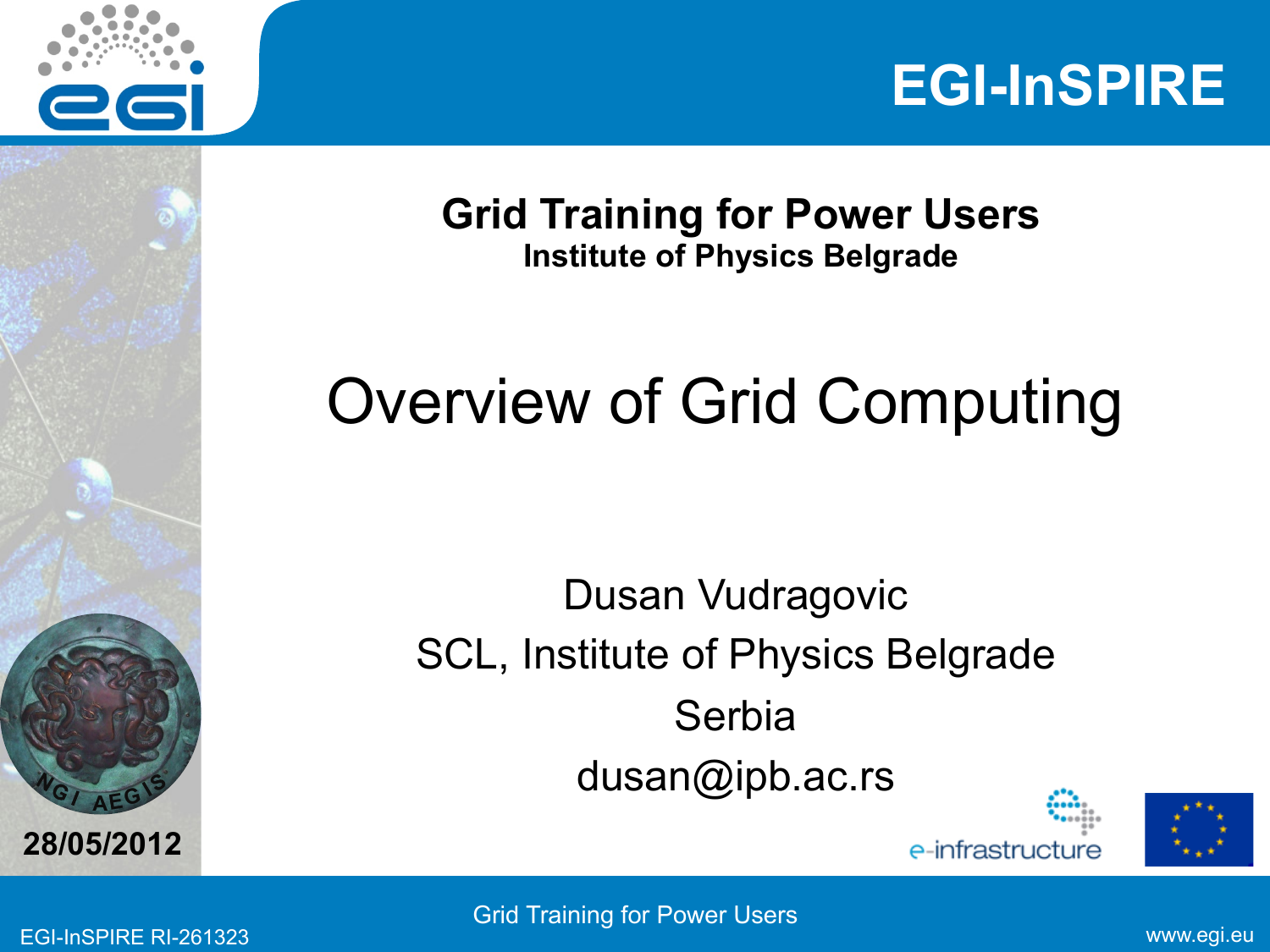



- Distributed Computing Systems
- AEGIS Serbian Grid Infrastructure
- EGI-InSPIRE
- gLite Architecture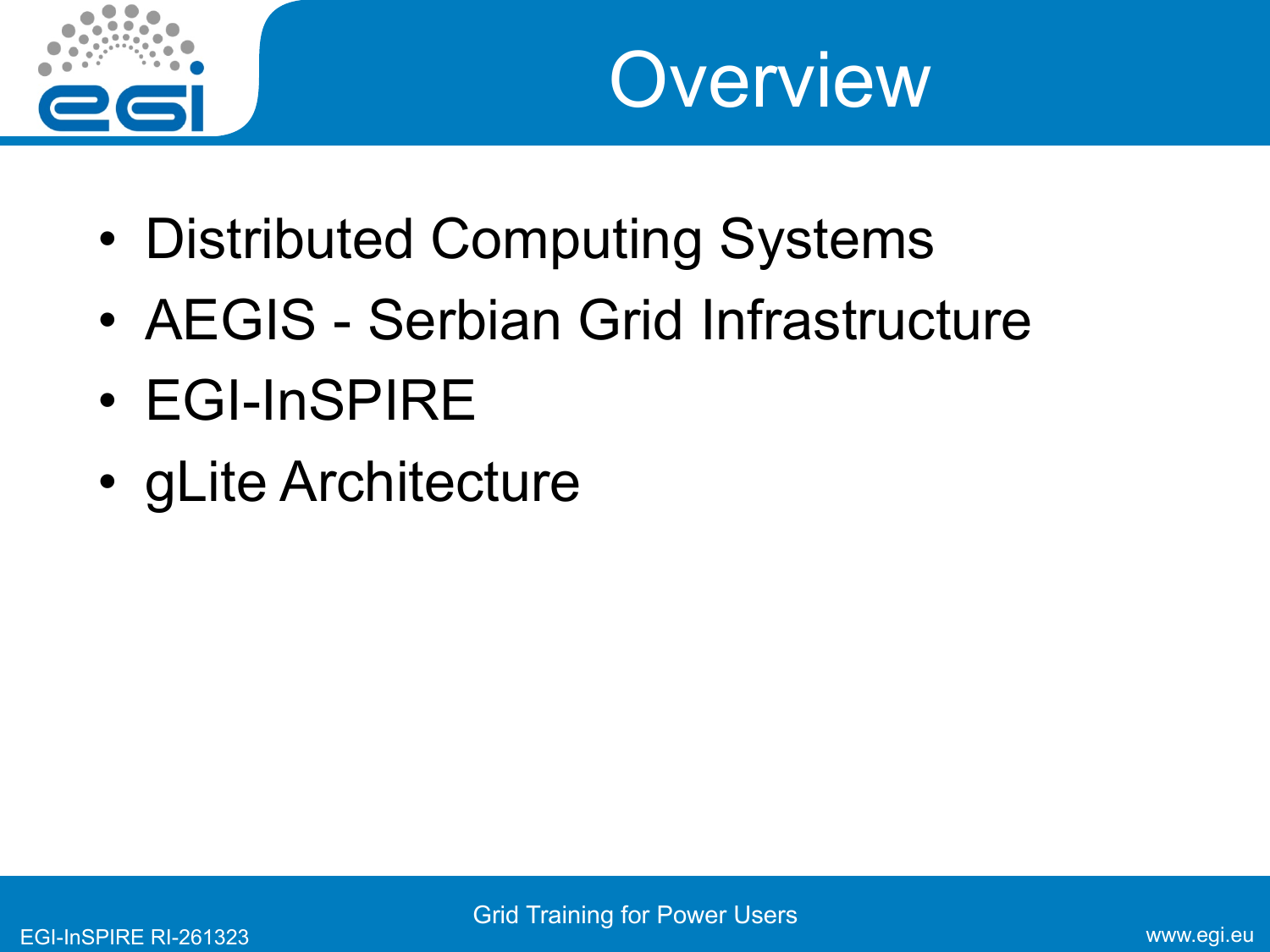

- Distributed system consists of multiple autonomous computers that communicate through a computer network
- Clusters, Supercomputers, Clouds, Grids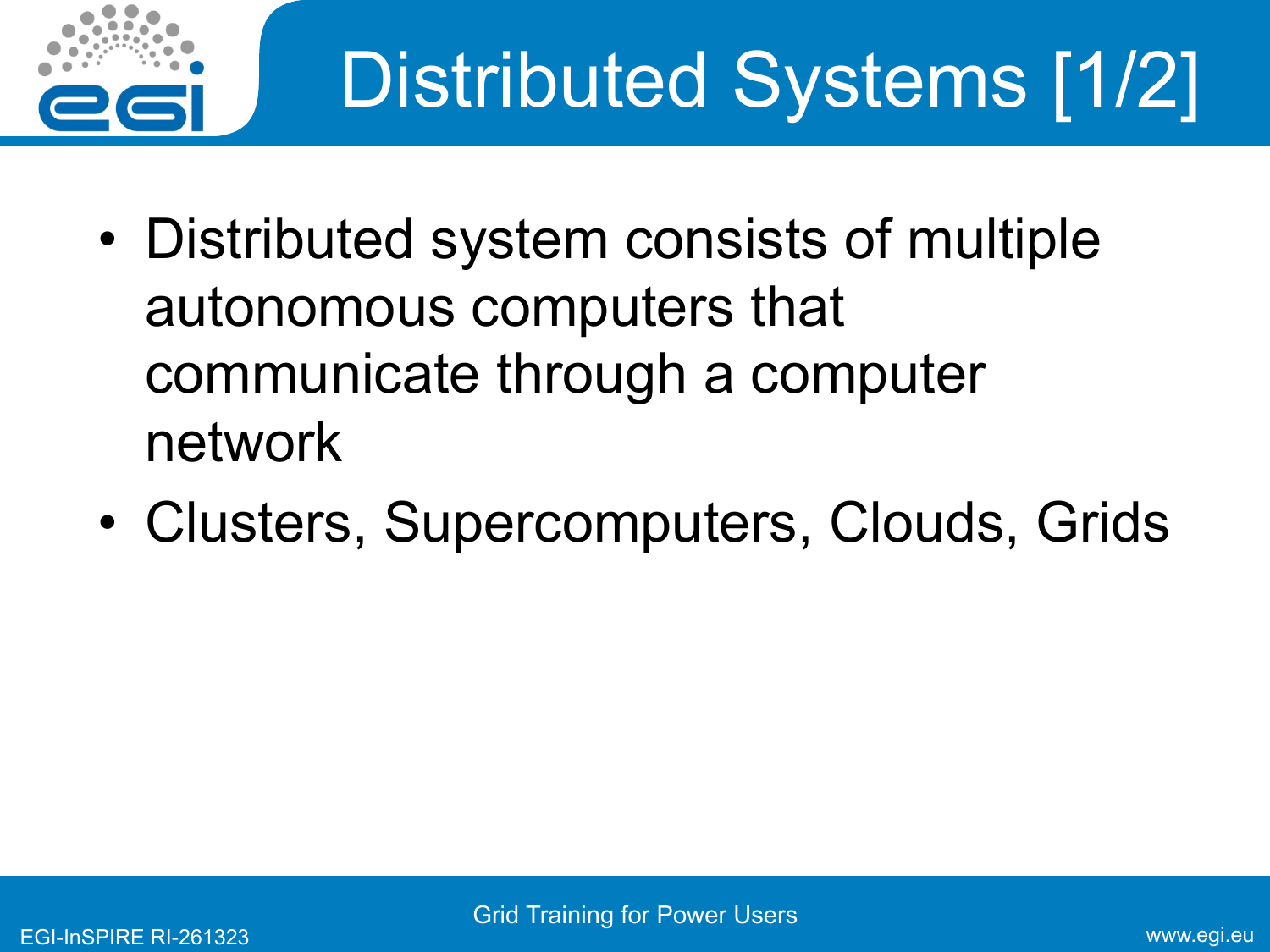

### Distributed Systems [2/2]

Scale



### Application Oriented Service Oriented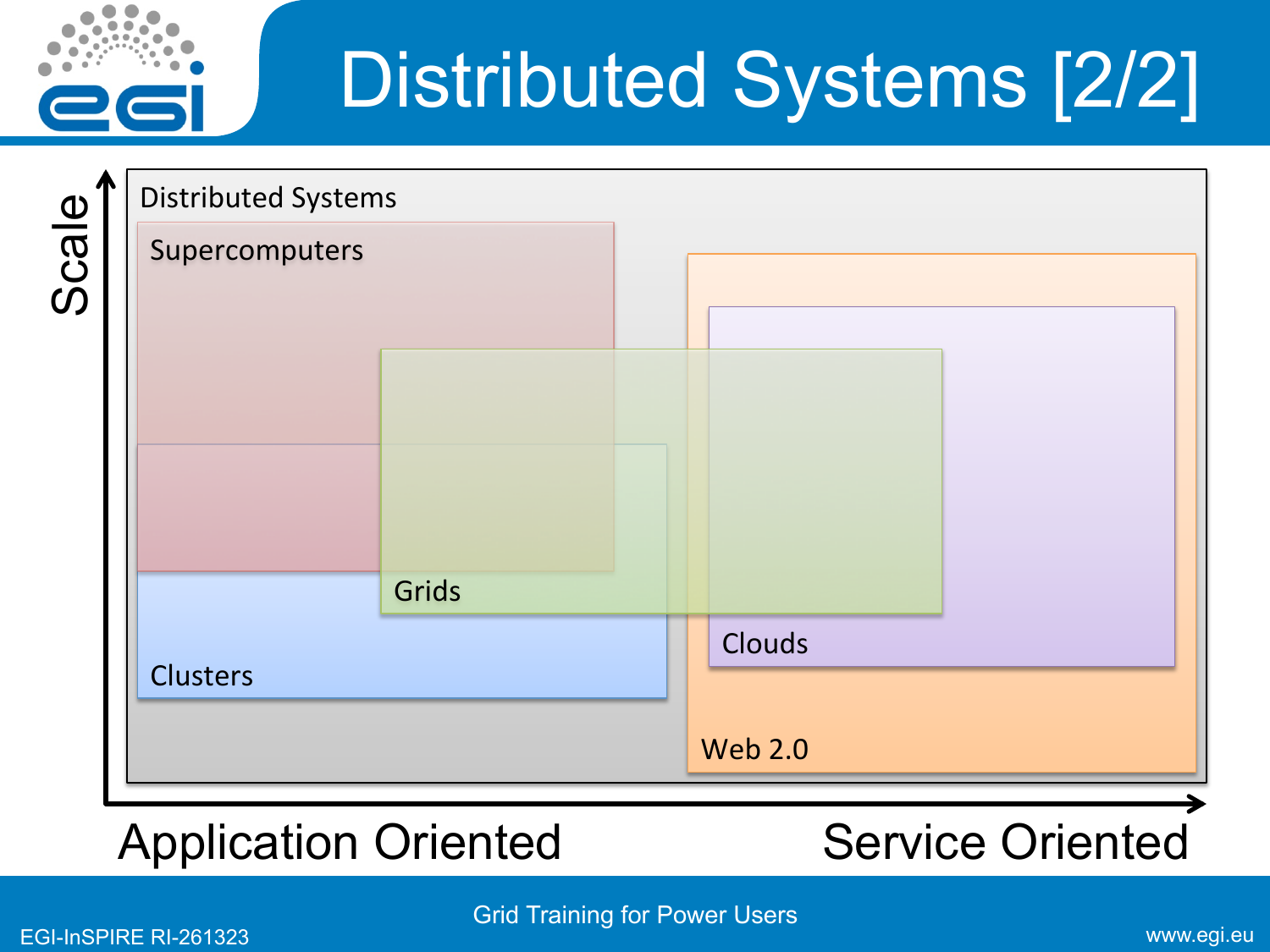

### Grid Characteristics

- Federated yet separately administered resources, spanning multiple sites, countries and continents
- Heterogeneous resources (e.g. hardware architectures, operating systems, storage back-ends, network setups)
- Distributed, multiple research user communities (including users accessing resources from varied administration domains) grouped in Virtual Organizations (VO)
- Mostly publicly funded (both resources and engineering, but not necessarily from the same funding source), at local, national and international levels
- Range of data models, ranging from massive data sources, hard to replicate (e.g. medical data only accessible at hospital premises), to transient datasets composed of varied file sizes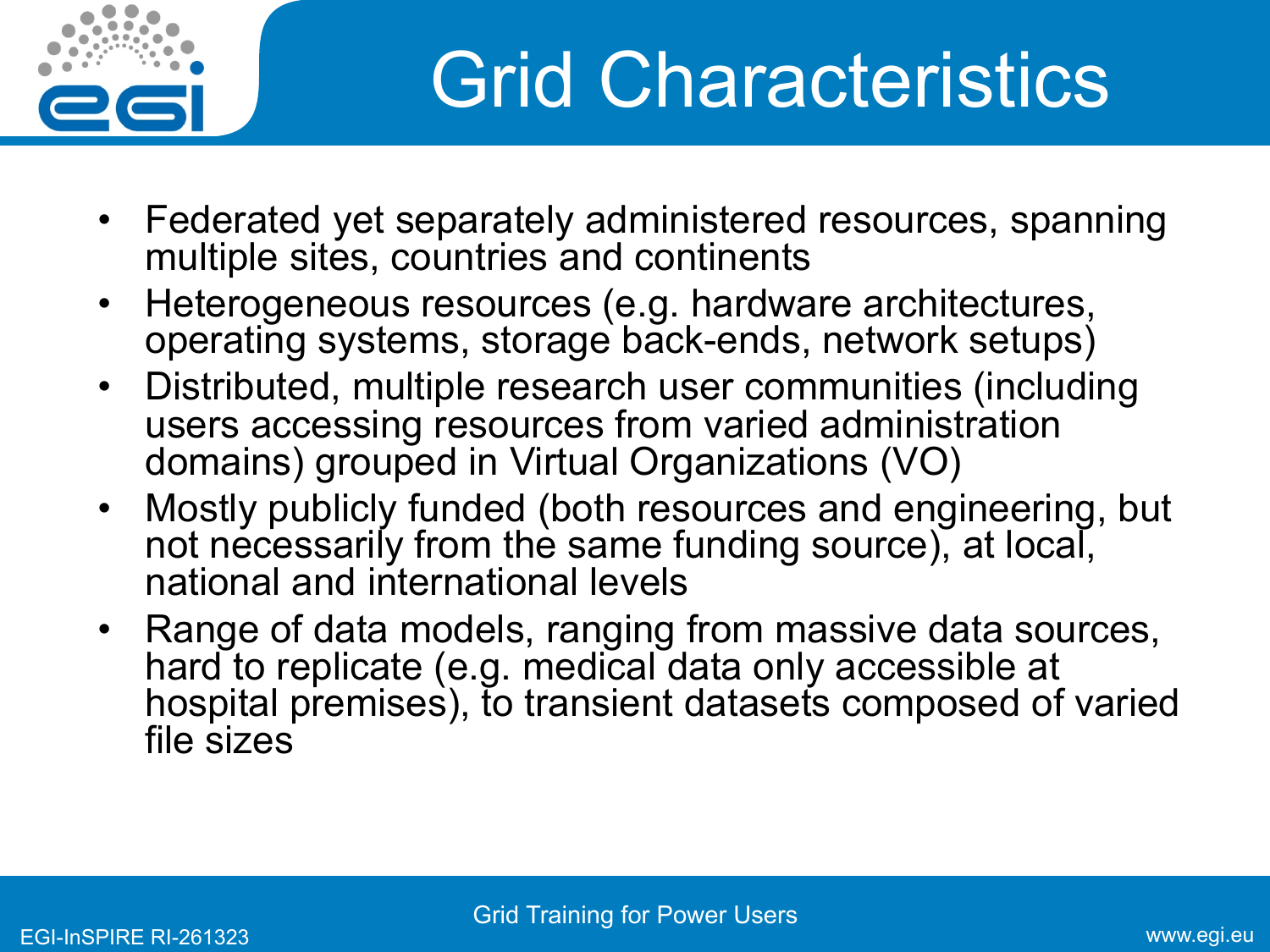

### Set of basic Grid services

- Grid middleware provides the user with high level services for:
	- Identification of entities (i.e. users, systems and services)
	- Scheduling and running computational jobs
	- Accessing and moving data
	- Obtaining information on the grid infrastructure, applications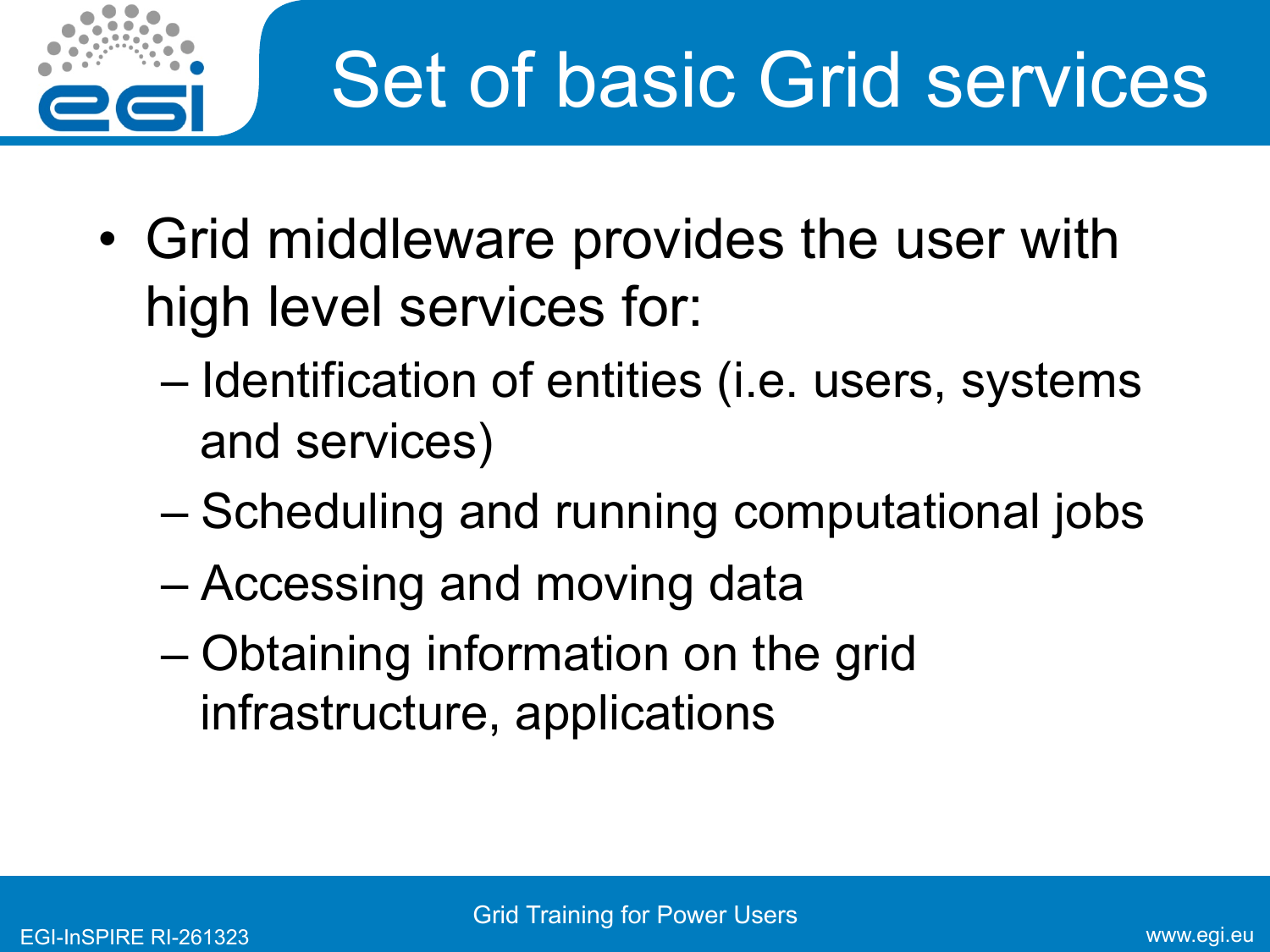



- AEGIS = **A**cademic and **E**ducational **G**rid **I**nitiative of **S**erbia http://www.aegis.rs/
- Founded in April 2005
- Mission:

to provide Serbian research and development community with reliable and sustainable grid infrastructure

- Specific goals:
	- Coordinate efforts
		- to further develop academic and educational high performance computing facilities
		- to help integration into AEGIS infrastructure
	- Organize dissemination and training activities
	- Promote development and deployment of applications on AEGIS infrastructure
	- Coordinate fund raising efforts (NIP) to improve AEGIS infrastructure and human resources
	- Facilitate wider participation of AEGIS members in FP7, and other international GRID projects
	- Create a national GRID development policy
	- Lobby for its position within the national research development policy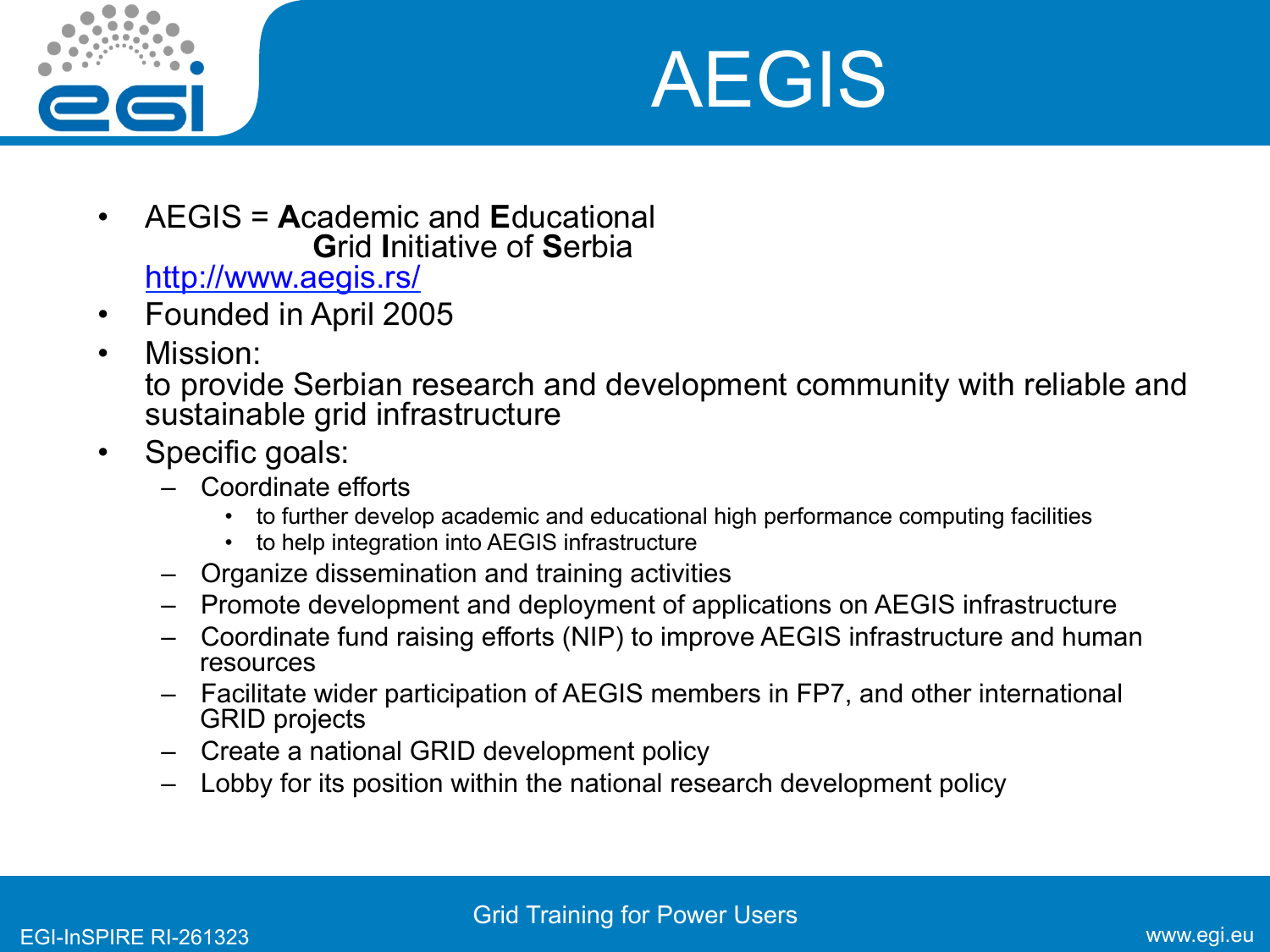

### AEGIS Members

- Coordinating institution:
	- Institute of Physics, Belgrade
- University computer centres: (4)
	- AMRES RCUB University of Belgrade, NREN of Serbia
	- ARMUK University of Kragujevac
	- ARMUNS University of Novi Sad
	- JUNIS University of Nis
- Public research organisations: (18)
	- Institute of Nuclear Sciences, Belgrade
	- Institute for Chemistry, Technology and Metallurgy, Belgrade
	- Institute of Mathematics, Serbian Academy of Sciences and Arts
	- Astronomical Observatory, Belgrade
	- Faculty of Electrical Engineering, University of **Belgrade**
	- Faculty of Mechanical Engineering, University of Belgrade
	- Faculty of Organizational Sciences, University of Belgrade
- Faculty of Mathematics, University of Belgrade
- Faculty of Physics, University of Belgrade
- Faculty of Technology and Metallurgy, University of Belgrade
- Faculty of Sciences, University of Novi Sad
- Faculty of Technical Sciences, University of Novi Sad
- Faculty of Agriculture, University of Novi Sad
- Faculty of Sciences, University of Nis
- Faculty of Electronic Engineering, University of Nis
- Faculty of Mechanical Engineering, University of Nis
- Faculty of Natural Sciences, University of Kragujevac
- International collaborations (2)
	- ATLAS group in Serbia
	- CMS group in Serbia
- SMEs: (2)
	- Irvas International d. o. o., Nis
	- South European Weather Agency, Belgrade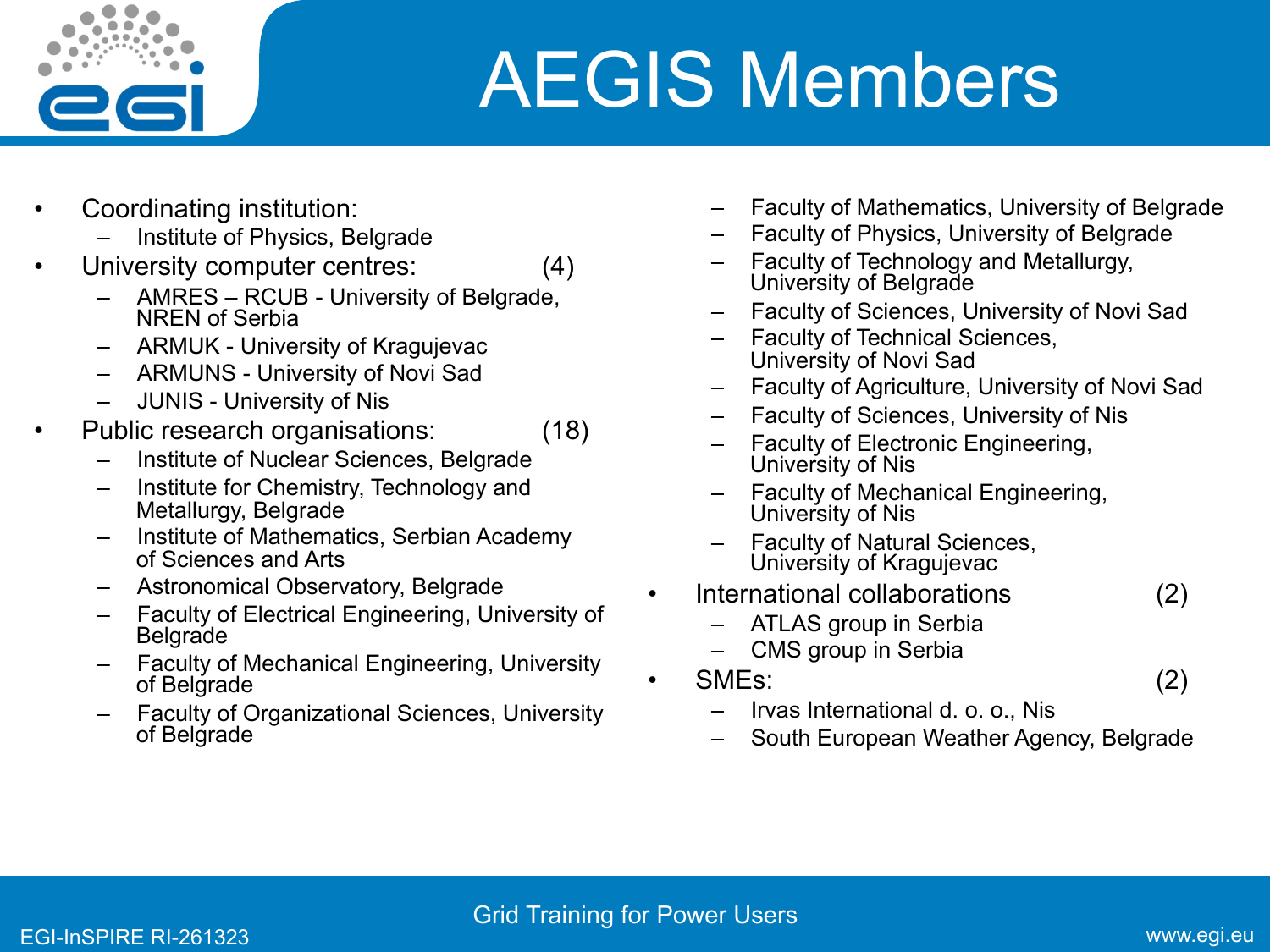

### AEGIS Infrastructure

- Production:
	- AEGIS01-IPB-SCL (704 CPUs, 26 TB)
	- AEGIS02-RCUB (48 CPUs, 113 GB)
	- AEGIS03-ELEF-LEDA (64 CPUs, 1.5 TB)
	- AEGIS04-KG (48 CPUs, 480 GB)
	- AEGIS07-IPB-ATLAS (128 CPUs)
	- AEGIS11-MISANU (64 CPUs)
- Certification:
	- AEGIS05-ETFBG
	- AEGIS09-FTN-KM
- Demo/training:
	- AEGIS08-IPB-DEMO
- New:
	- UOB Faculty of Physics



#### EGI-InSPIRE RI-261323 www.egi.eu Grid Training for Power Users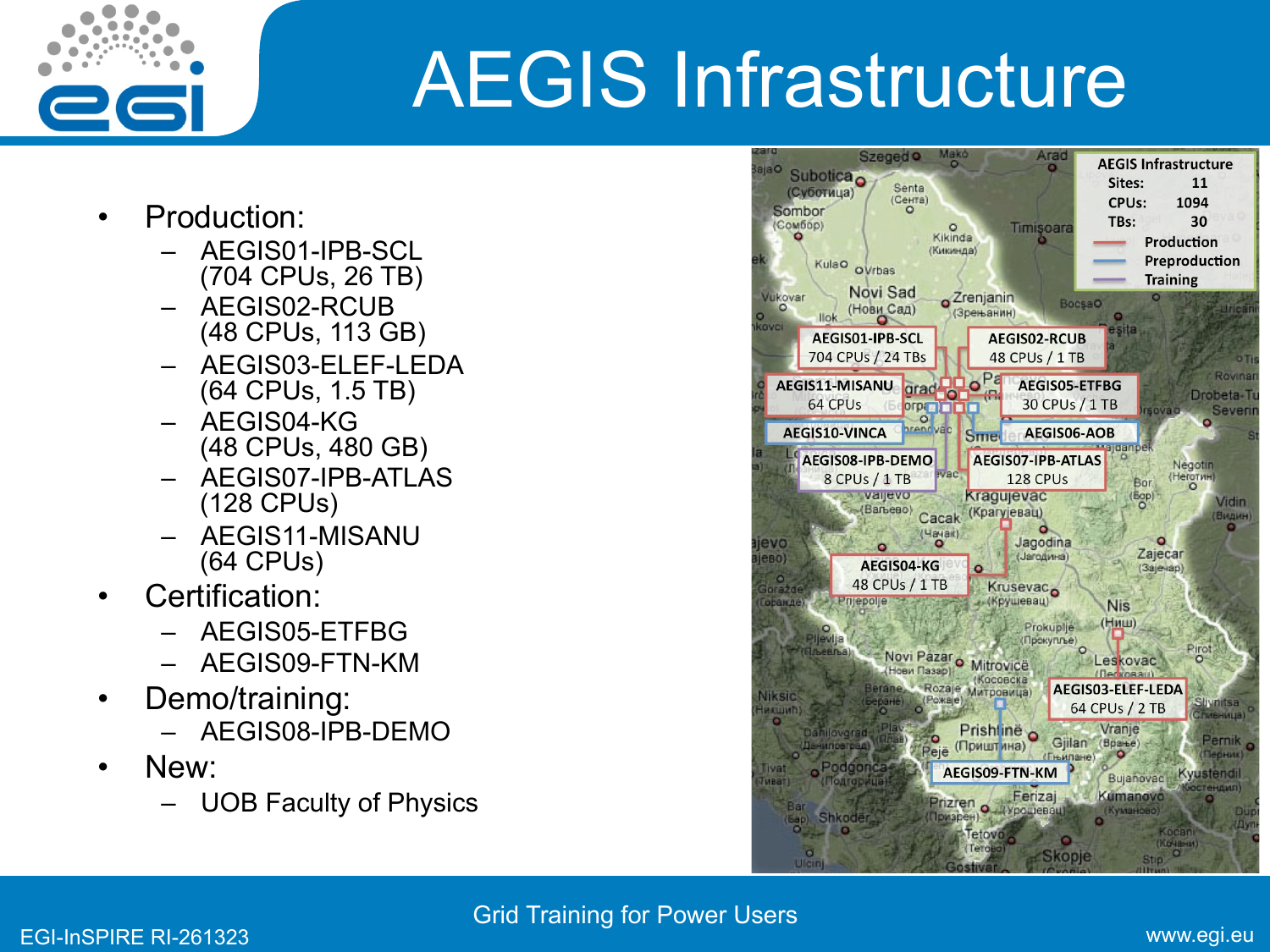

# AEGIS and EGI

- EGI.eu created in February 2010
- Established as an international consortium based in Amsterdam
- Serbia represented in the EGI Council and other bodies by IPB
- Coordinates EGI-InSPIRE project, May 2010 – April 2014
- IPB represents Serbia as a partner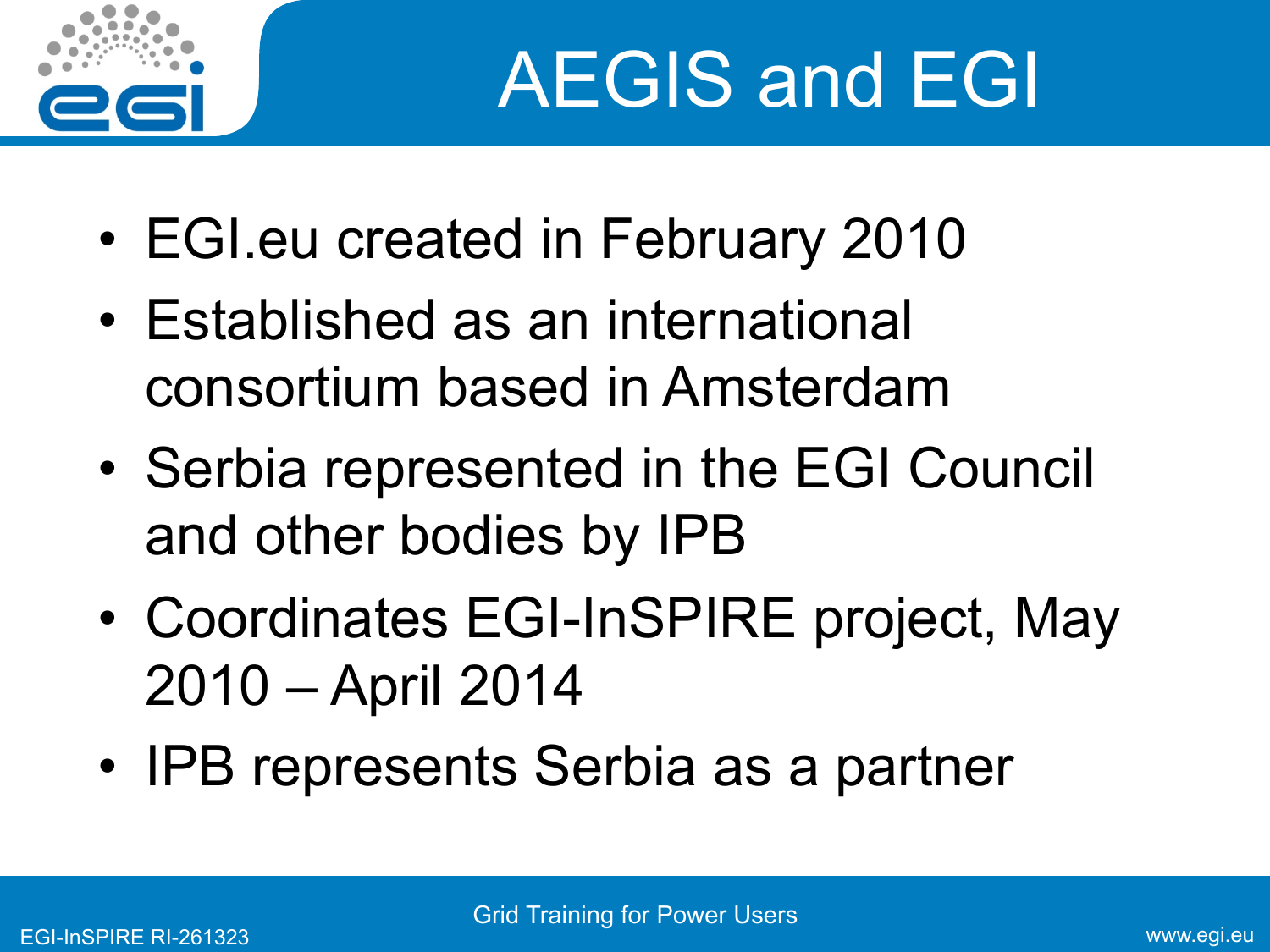

### EGI-InSPIRE

- FP7 RI-261323 project, ESFRI (European Strategy Forum on Research Infrastructures) http://www.egi.eu/
	- WP1 (NA1): Management
	- WP2 (NA2): External relation
	- WP3 (NA3): User community coordination
	- WP4 (SA1): Operations
	- WP5 (SA2): Provisioning the software infrastructure
	- WP6 (SA3): Services for HUC (Heavy User Communities)
		-
	- WP7 (JRA1): Operational tools

#### \* IPB involved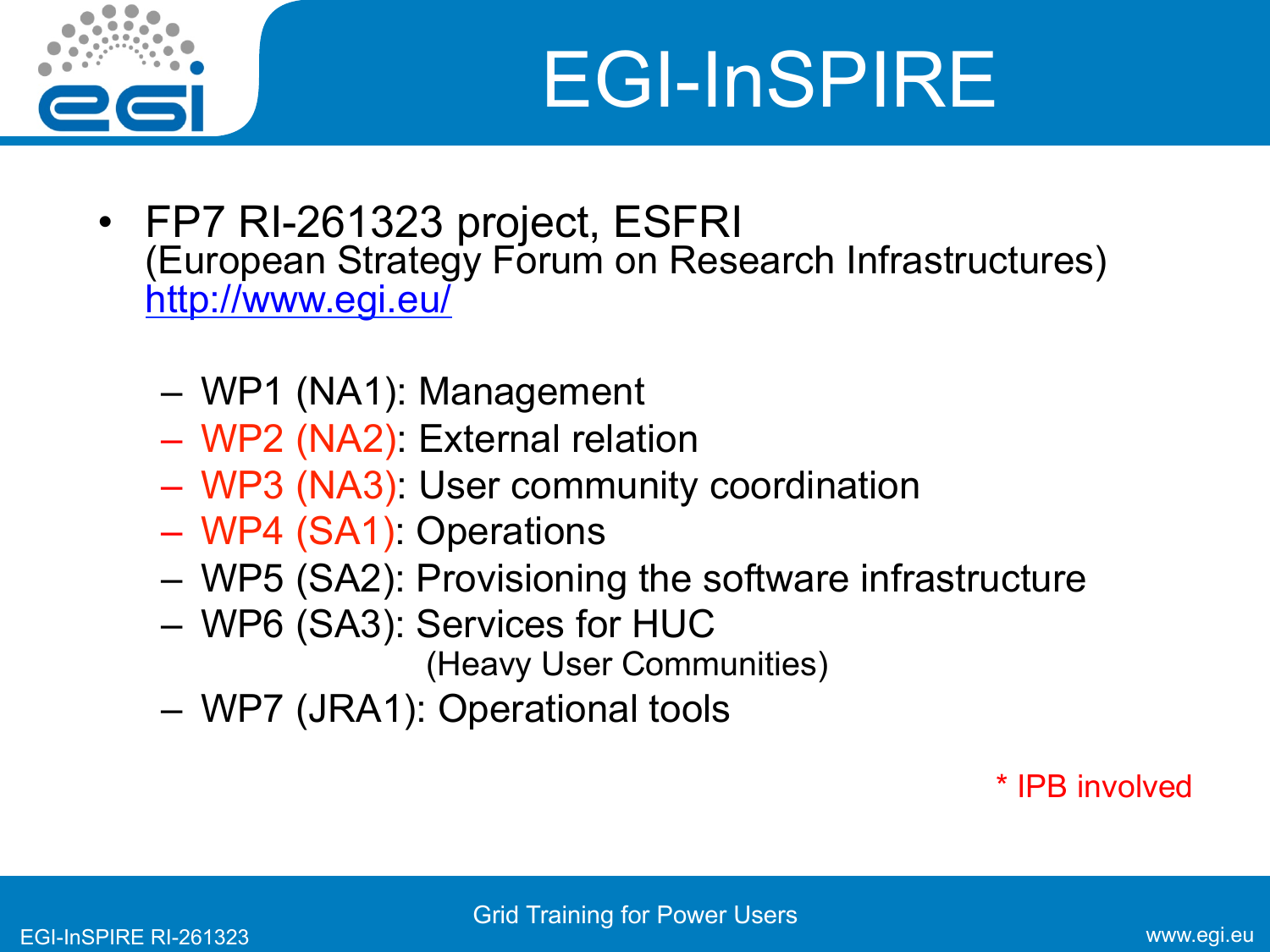

# EGI and EMI

- EMI is a collaboration of four major European middleware providers:
	- ARC
	- dCache
	- gLite
	- UNICORE
- EMI aims to deliver a consolidated set of middleware components for deployment in EGI, as part of the Unified Middleware Distribution (UMD)

### http://www.eu-emi.eu/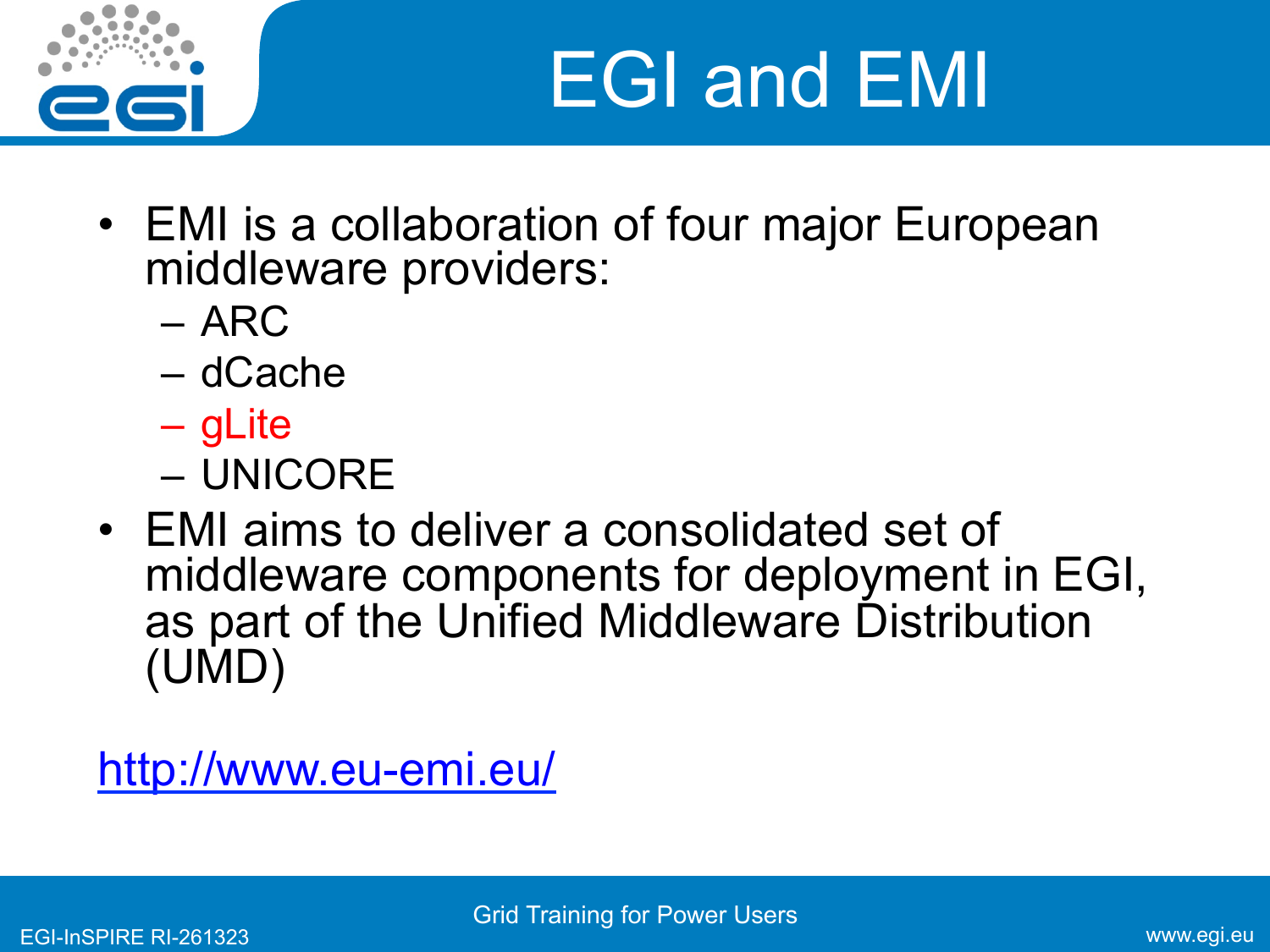

## gLite Architecture [1/6]

- Comes from a number of current and past Grid projects, like DataGrid, DataTag, Globus, EGEE, EMI, and WLCG.
- Security
	- Based on the Grid Security Infrastructure (GSI)
		- Public key encryption
		- X.509 certificates
		- Secure Sockets Layer (SSL) communication protocol
	- Enables secure authentication and communication over an open network
	- EUGridPMA (European Policy Management Authority for Grid Authentication)
	- Certification Authority (CA)
	- Virtual Organization Membership Service (VOMS)
	- MyProxy server (PX)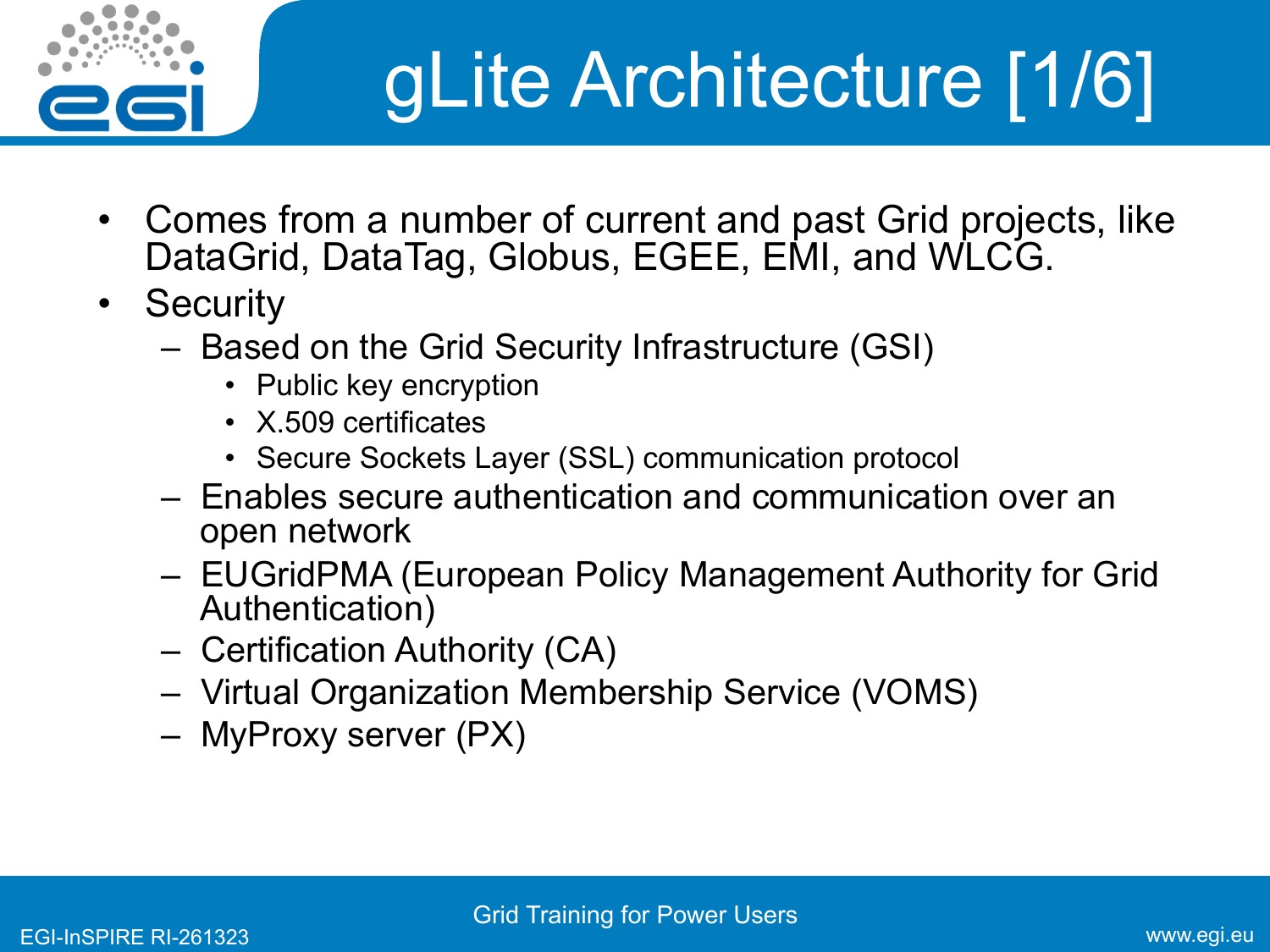

## gLite Architecture [2/6]

- User Interface
	- CLI tools to perform some basic Grid operations:
		- list all the resources suitable to execute a given job
		- submit jobs for execution
		- cancel jobs
		- query the status of jobs and retrieve their output
		- copy, replicate and delete files from the Grid
		- submit and manage file transfer jobs
		- retrieve the status of different resources from the Information System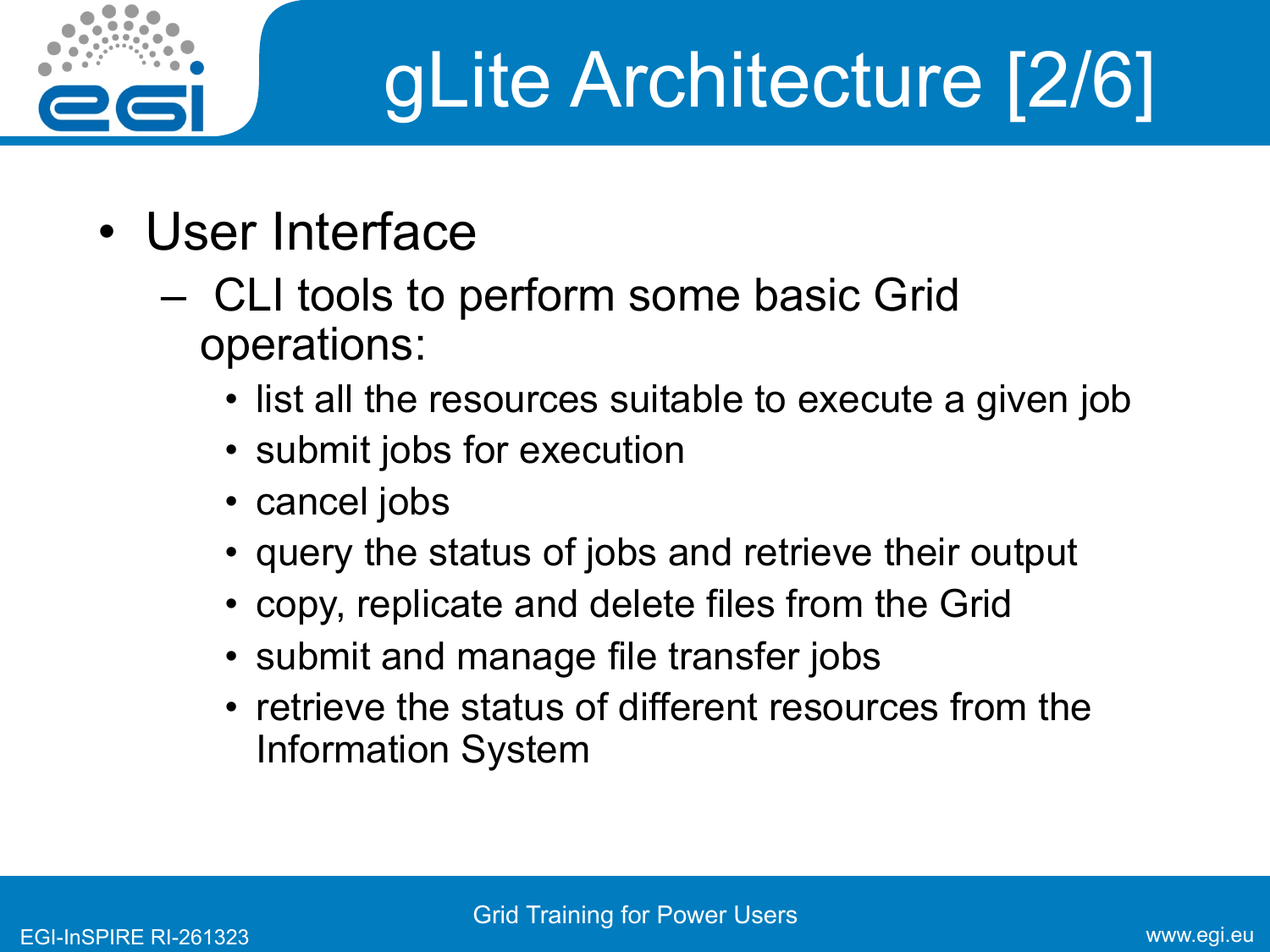

# gLite Architecture [3/6]

- Computing Element
	- Grid Gate (GG) acts as a generic interface to the cluster
	- Local Resource Management System (batch system)
	- LCG and CREAM
- Storage Element
	- Control simple disk servers, large disk arrays or tape-based Mass Storage Systems
	- GSIFTP (a GSI-secure FTP), RFIO
	- Disk Pool Manager (DPM), CASTOR, dCache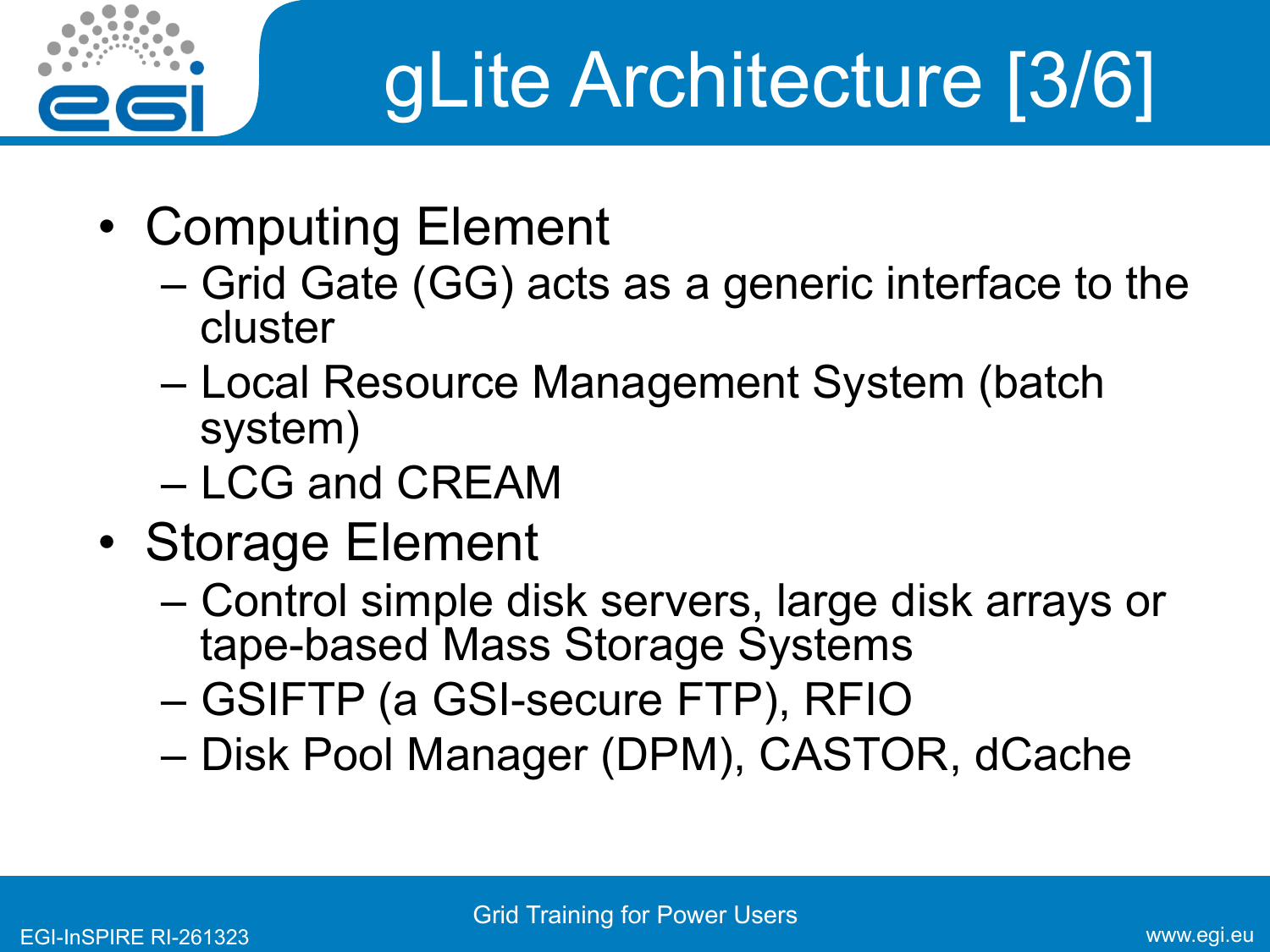

### gLite Architecture [4/6]

- Information Service
	- Lightweight Directory Access Protocol (LDAP)
	- resource-level BDII, site-level BDII, top-level BDII
- Workload Management System (WMS) – Job Description Language (JDL)
- Logging and Bookkeeping service (LB)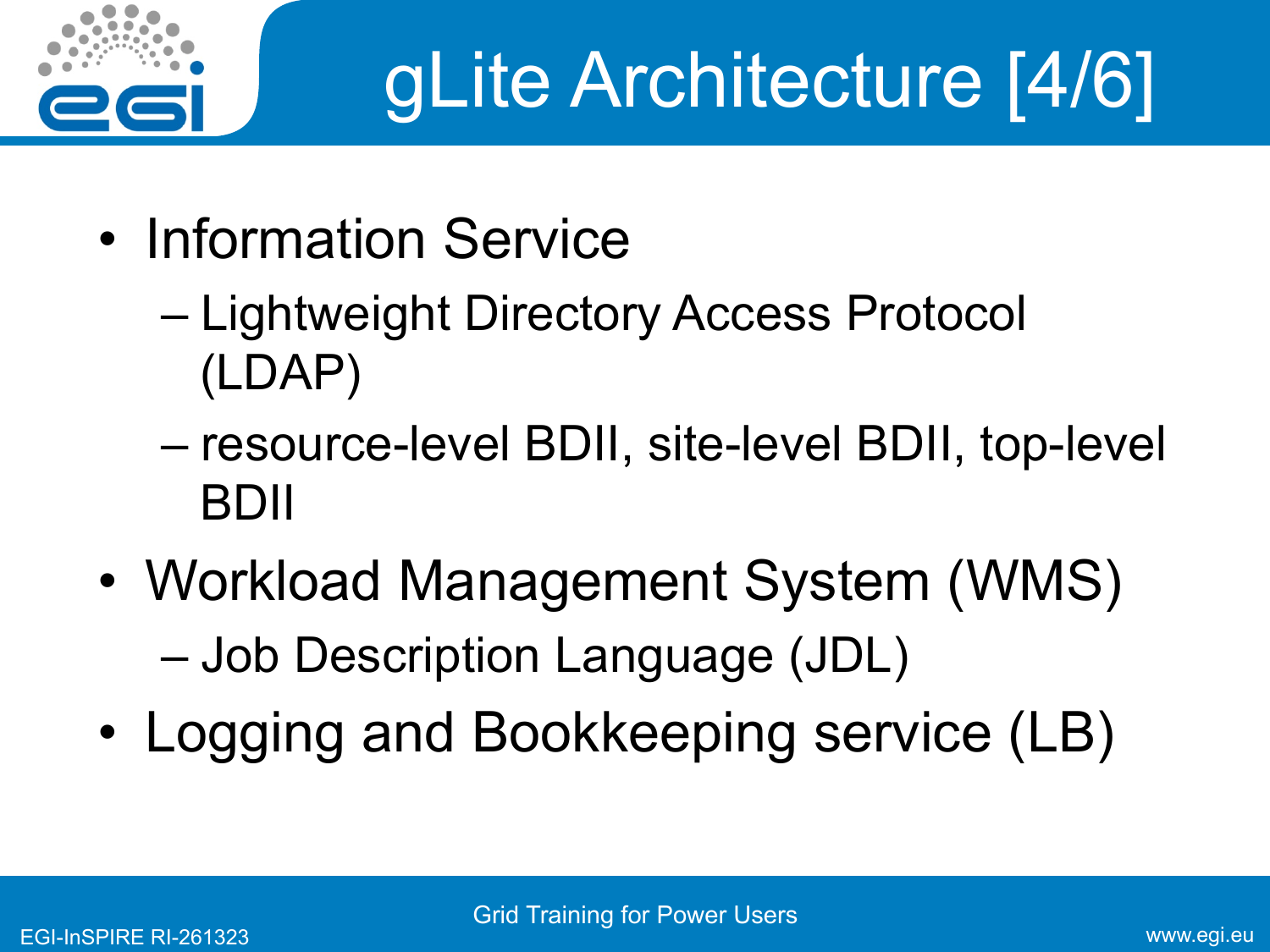### gLite Architecture [5/6]